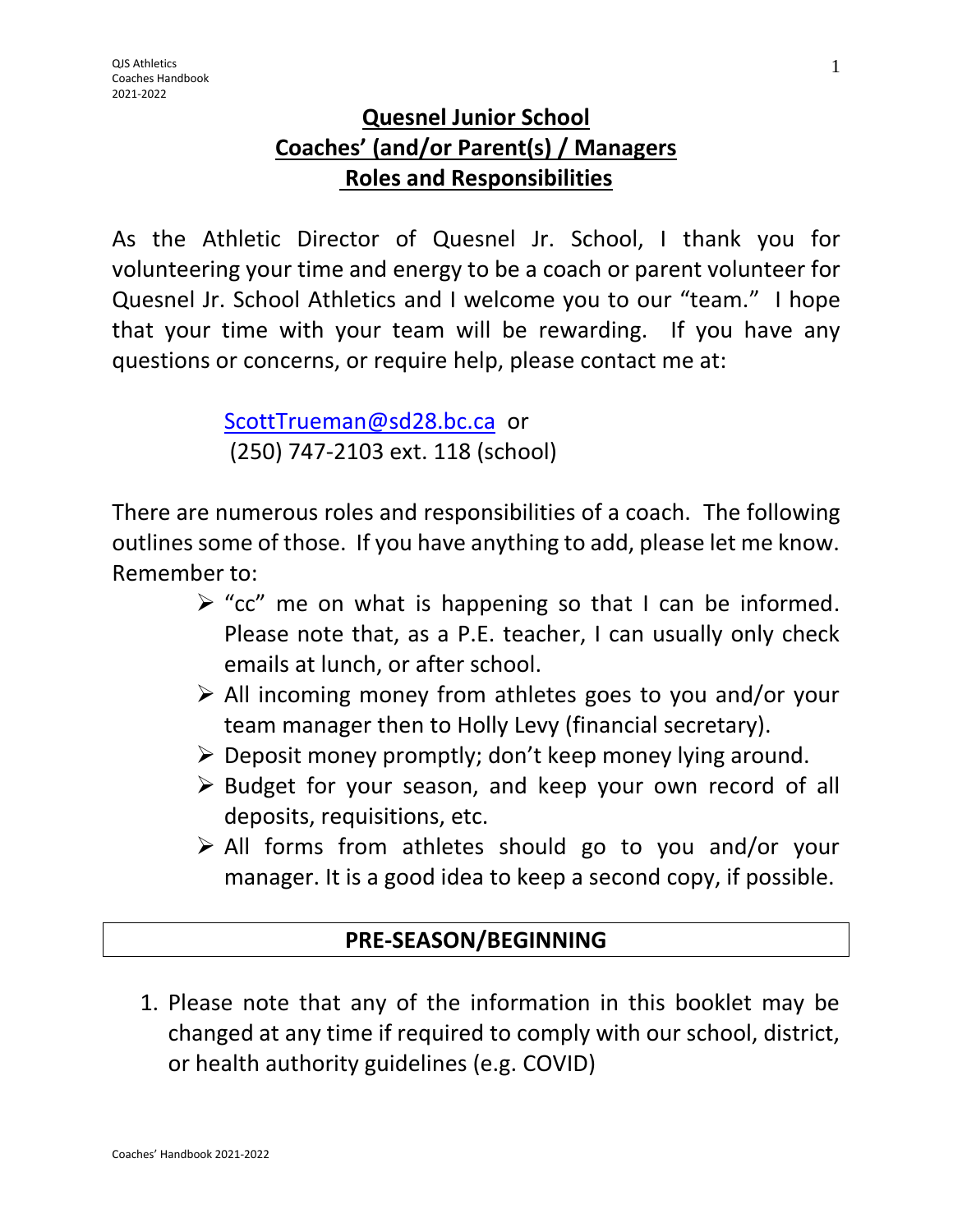- 2. Ensure Scott Trueman has **your contact information** (email, and cell #)
- 3. Complete a **Criminal Record Check** (refer to the QJS website under *Athletics* for the online link)
- 4. To be a **volunteer driver**, you need to have a completed Criminal Record Check (see above). In addition, volunteer driver information needs to be completed on a yearly basis. To complete this step, the school requires the following (available on the QJS website under *Athletics*):
- 1) A completed **Criminal Record Check** on file with the school district (this application is good for 5 years).
- 2) A completed **Drivers Abstract** This is a printout of your current driving record. This can be obtained free of charge from the Service BC Centre downtown at 102-350 Barlow Avenue.
- 3) A completed **Volunteer Driver Application form**.
- 4) A **copy of the valid insurance** you have on the vehicle you would be driving for volunteering. What is required for minimum insurance coverage is listed on the Volunteer Driver Application Form.
- 5. BC School Sports now requires all coaches to complete a **CATT (Concussion Awareness Training Tool)** workshop online. (refer to the QJS website under *Athletics* or *Coach's Corner*). It takes about 1 hour to complete**. Please email Scott proof of completion.** It is valid for 2 years.
- 6. In conjunction with Scott and other coaches, book your **gym times**.
- 7. **Choose your teams**. QJS philosophy is to keep all players playing. If we have to limit numbers for specific purposes – travel etc., we will address such details in preparation for the tournament.
- 8. If you have a request to **move an athlete up**, let me know and you, the other team's coach, parents, and myself, will meet to discuss the options.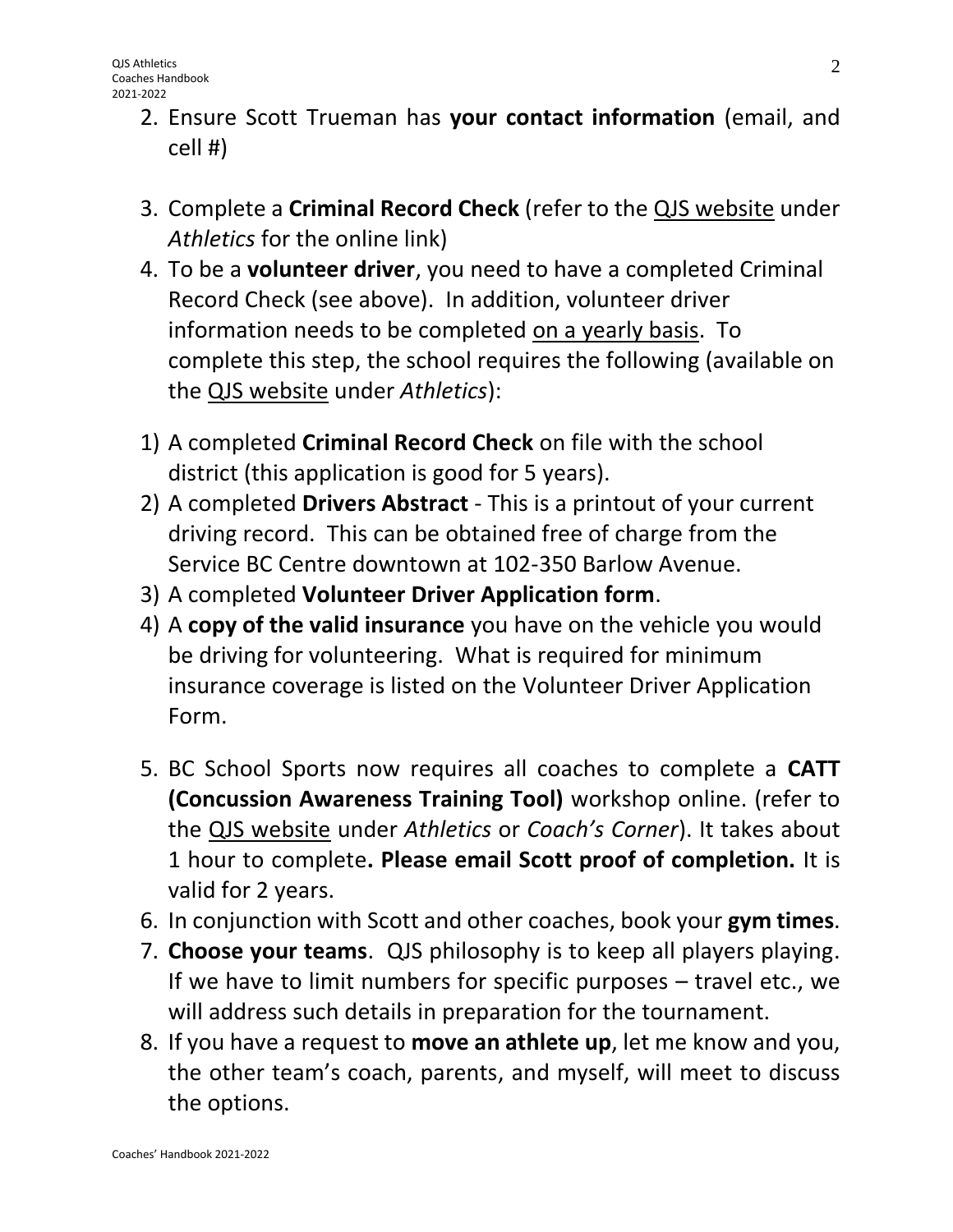9. **Prior to the first competition**, ensure you have a parent volunteer to manage your paperwork/budget/money/uniforms, if you are not doing it yourself.

## 10. **Ensure you have contact information for each athlete**:

- a. First and last name
- b. Parent(s) or Guardian(s) first and last name
- c. Athlete's DOB (for BC School Sports & emergencies)
- d. Cell phone/home phone/ emails etc.
- e. Medical history and needs (i.e. inhaler, epipen)
- 11. **Coaches can pick up some basic non-emergency supplies (not an entire First Aid kit) from Scott. It contains the following:** Bandaids, disposable ice packs, athletic tape, safety glasses, gloves, and hand sanitizer. **At the end of the season**, **please inform Scott which of these supplies have been used** so we can order necessary stock for future coaches.
- 12. **Please inform Scott if you have any First Aid training** and, if possible, e-mail proof of completion, and expiration date.
- 13. **If you are willing to complete a First Aid course**, please email Scott.
- 14. **Receipt book from Holly Levy** write a receipt for all money you receive from each parent/athlete.
- 15. **Determine which competitions** you would like to compete in. Scott will have made some "contacts", but **you will need to confirm directly with the organizer of the tournament**. Please register your team for selected tournaments and **should you need to cancel YOU MUST contact the coordinator of that tournament** and "cc" Scott please.
- 16. **Home tournament?** Determine if you want a home tournament.
	- a. Select a date with Scott
	- b. Invite the teams
	- c. Devise the draw
	- d. Scott can help get officials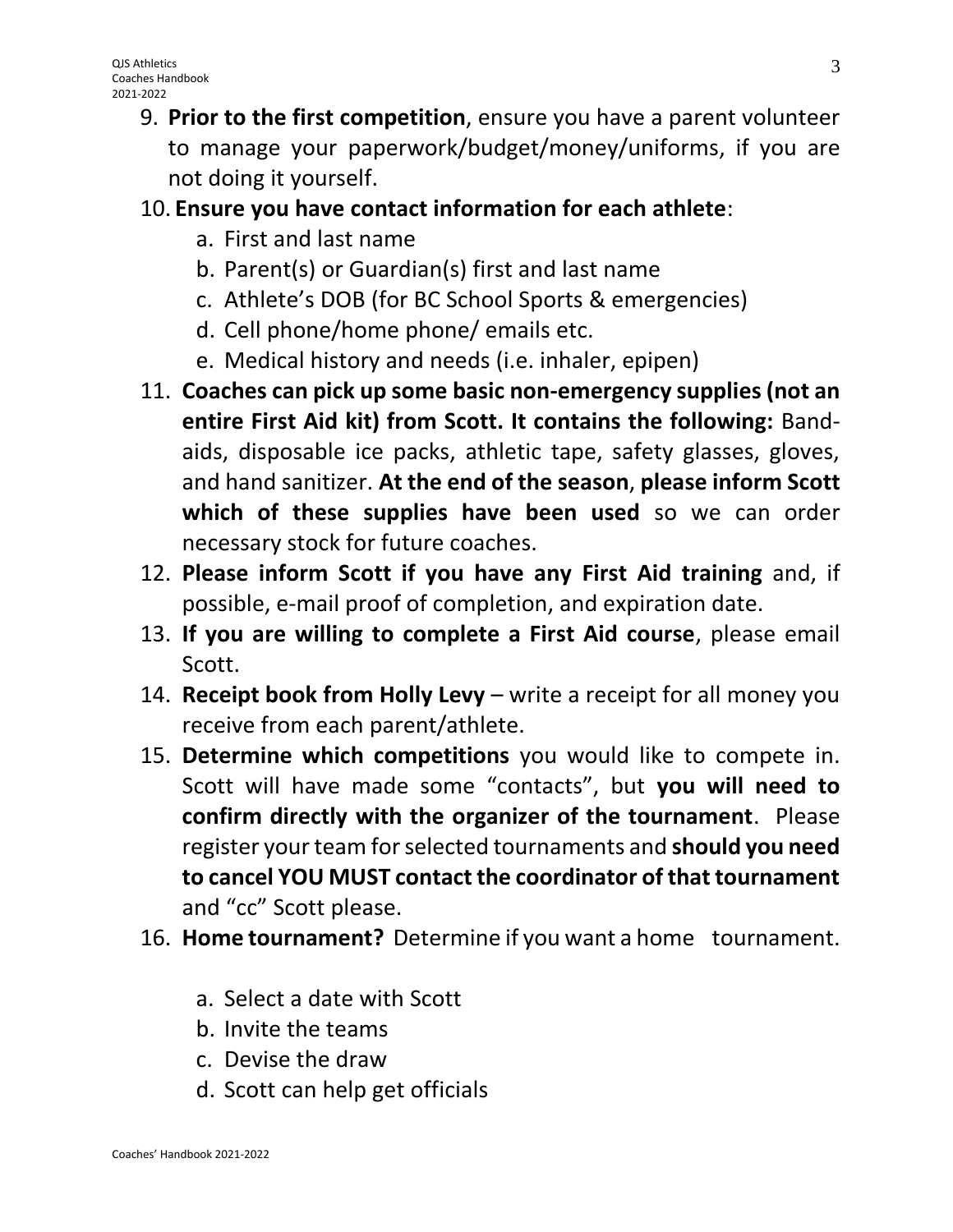- e. Ask Scott if you have any questions prior to the event
- f. Ensure you have a key card and know how to disarm/arm the building

# **DURING SEASON**

- 1. Organize your practices
	- Please be on time or let Scott or the office know if you are running late
	- If you are unfamiliar with planning practices, Scott can provide support in that area.
	- Practice plans should be at least in note form
	- **REMEMBER:** to ask athletes if there are any medical concerns, or injuries you should be aware of.
	- Please keep attendance
	- Dress the part  $\mathbb{O}$  athletic attire, shoes, whistle
	- We really want to focus on:
		- o Warm-up
		- o Skill development
			- A variety of drills/simulated game play
			- $\blacksquare$  All athletes participating limit standing/wait time
		- o Game play/strategy
		- o Cool down
	- **Please ensure athletes have a ride home and are not left alone**. If parents repeatedly neglect to pick up their child(ren), please let Scott know.
- 2. **If you need to cancel/change practice(s),** please contact Holly Levy at [HollyLevy@sd28.bc.ca](mailto:HollyLevy@sd28.bc.ca) (and/or other QJS secretaries) at school (250) 747-2103 to put the information on the announcements as well as "cc" Scott via email.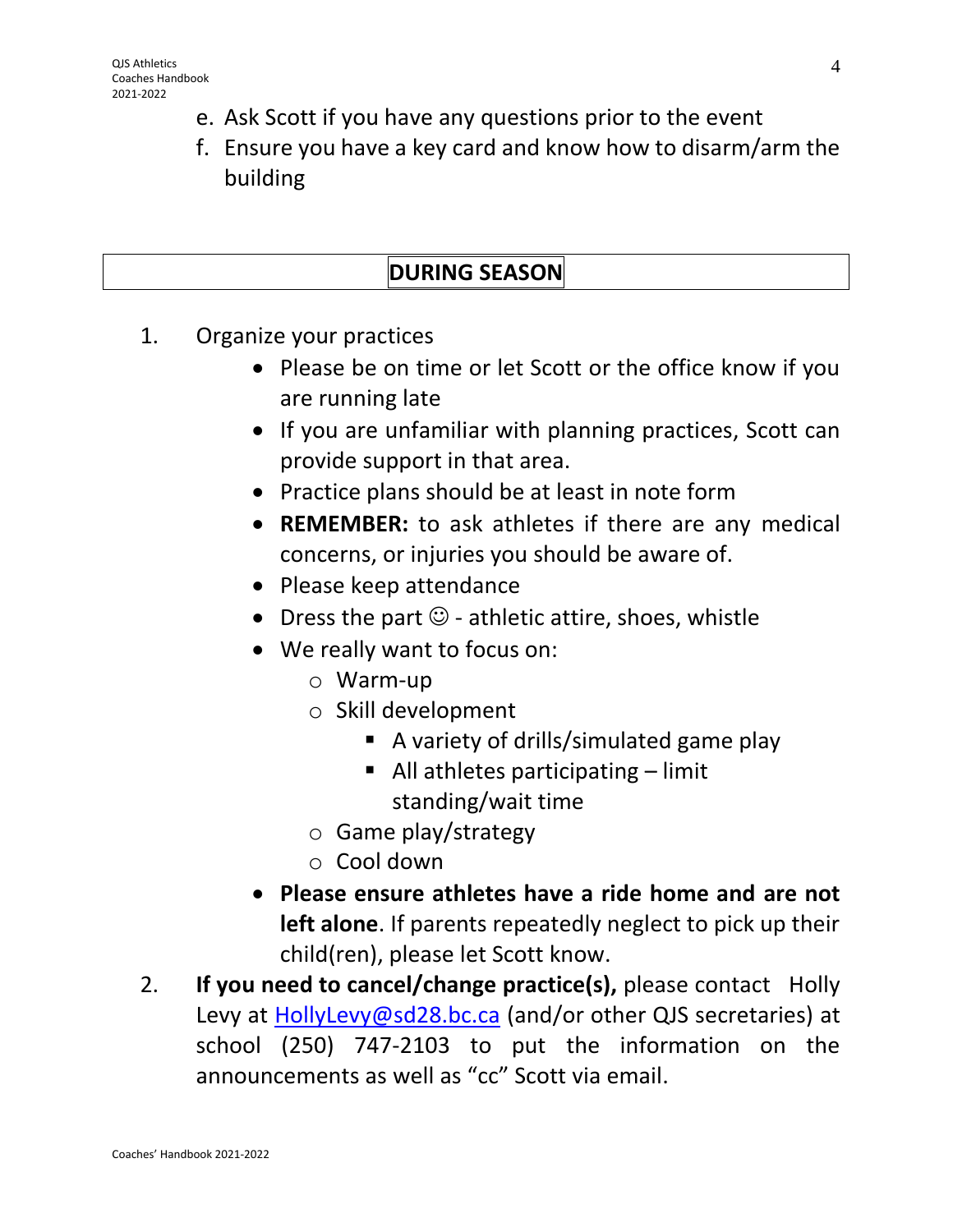- 3. **Prior to any competition**, determine the cost for each athlete and **collect that amount before leaving**. Some coaches have an idea how much the season will cost and will collect "installments" rather than at each competition. Make out a **deposit slip** and give money to Holly:
- 4. **Cheque Requisitions:** At least 3-4 days prior to needing a cheque, provide **Holly Levy** with a cheque requisition for your expenses. You may need cheque requisitions for the following:
	- **Competition (race/tournament) registration fees**
	- **Hotels:** Some coaches put hotel rooms on their Visa/Mastercard and then get reimbursed as this amount may change with athletes deciding not to go/to go etc. If you do not have a credit card, then you will need to get the *exact* cost prior to leaving.
	- **If your team will be traveling during your season** we require a \$10.00 fee be paid for each athlete that will go towards fuel cost reimbursement for volunteer drivers (including the coach, if applicable). This amount may later be increased depending on the distance travelled to competitions throughout the season.
	- **RECEIPTS:** In order to be reimbursed for fuel and/ or miscellaneous items, please provide receipts to Holly Levy.

### 5. **Uniforms:**

- o Athletes to provide a \$25.00 down payment prior to selecting jersey # (**OR collect jersey after each game and wash)**
- o Record athlete's first & last name when they select a jersey
- o At the end of the season:
	- o Collect jersey
	- o Hand back down payment
	- o Wash jerseys
	- o Give a copy of the list and jerseys to Scott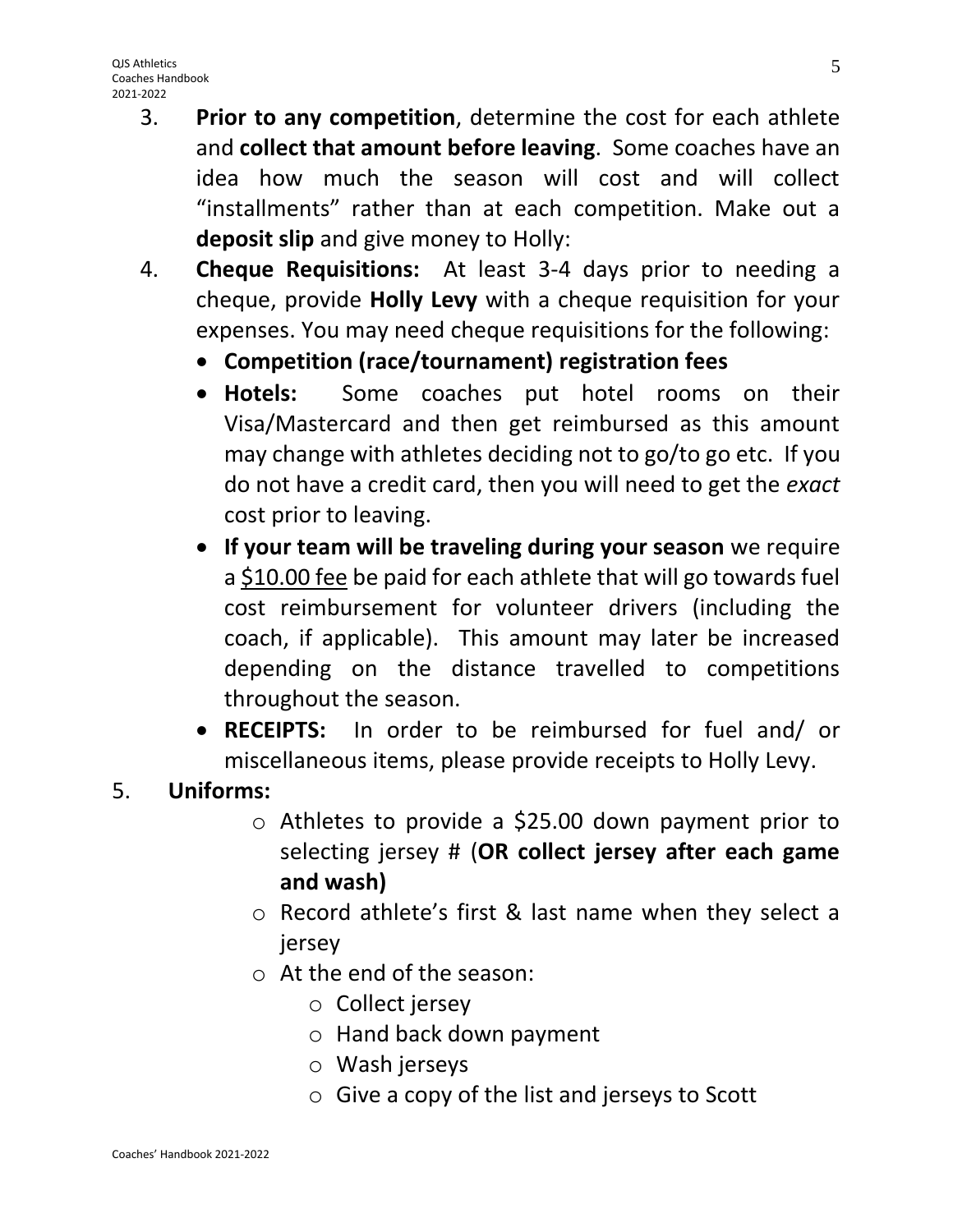#### 5. **AWAY TOURNAMENTS:**

Ensure you have completed the following forms:

- a. Attachment "A" School Trip/Program Approval
	- If you know all your tournament dates, you can list them all, otherwise you will need to do this form each time
	- This form is signed by Scott and admin.
	- Then make copies for each athlete
	- **This form stays with the** *parent*
	- Keep one copy for you as coach and another for the coach manager/teacher chaperone
- b. Attachment "E" Medical Form
	- To be completed by parents once only but remind athletes/parents to inform you of any changes to athletes' medical status.
	- To be kept with the coach while coaching at practices and games.
- c. Class Absence Permission Sheet
	- Only needs to be completed when athletes need to miss class to attend a tournament.
- d. If students are to miss classes: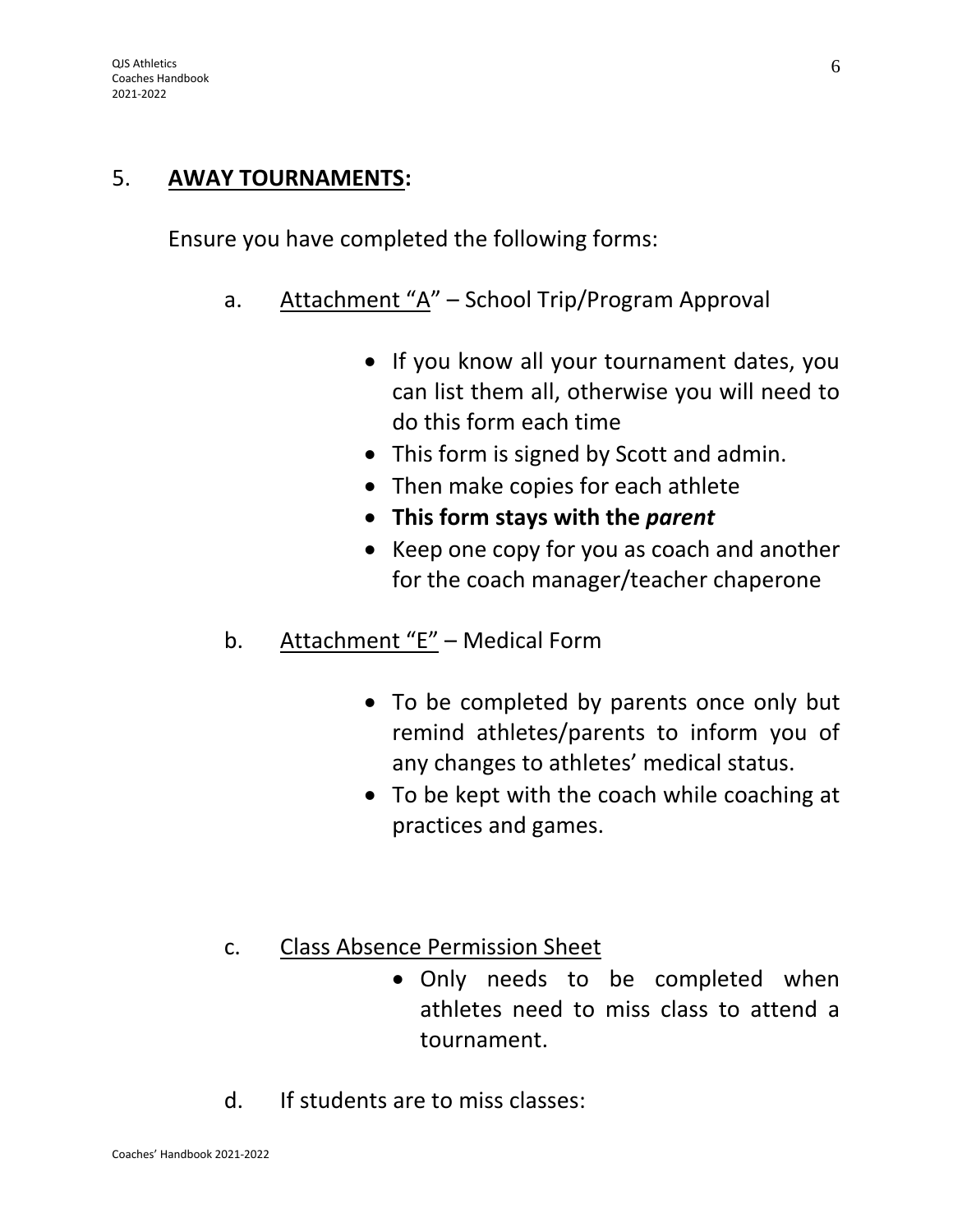- Provide list to *Holly Levy (or Nichole Hawkins)* of students who actually attend, prior to leaving for competition.
- Give her details as to which classes will be missed
- For how long- one day/two days, etc.

### **Coaching responsibilities for out of town competitions:**

You are expected to act as a role model for your student-athletes, so please act accordingly. As a minimum, consider the following guidelines when traveling with athletes:

- o Clearly communicate to athletes, parents, and others in your group (e.g. bus driver) what your **itinerary** will be for your destination(s).
- o **Supervise students** wherever you go (restaurants, hotels, gas stations) to ensure they are acting appropriately.
- o When stopping for gas, meals, etc. establish **clear meeting places & times.**
- o **Share your cell phone # with other adults** traveling in your group so you can be reached if logistical issues, or emergencies, arise.
- o Never allow students to engage in any activity that violates **school district policies** (e.g. vaping, smoking, bullying/harassment, sexting, etc.)
- o **Never meet alone with an athlete** (e.g. in a hotel room). Always have at least one other adult present.
- o **Establish curfews for athletes**to return to their hotel rooms & have their lights-out.
- o **Report any concerns** about student conduct/behaviour to School Principal and Scott immediately.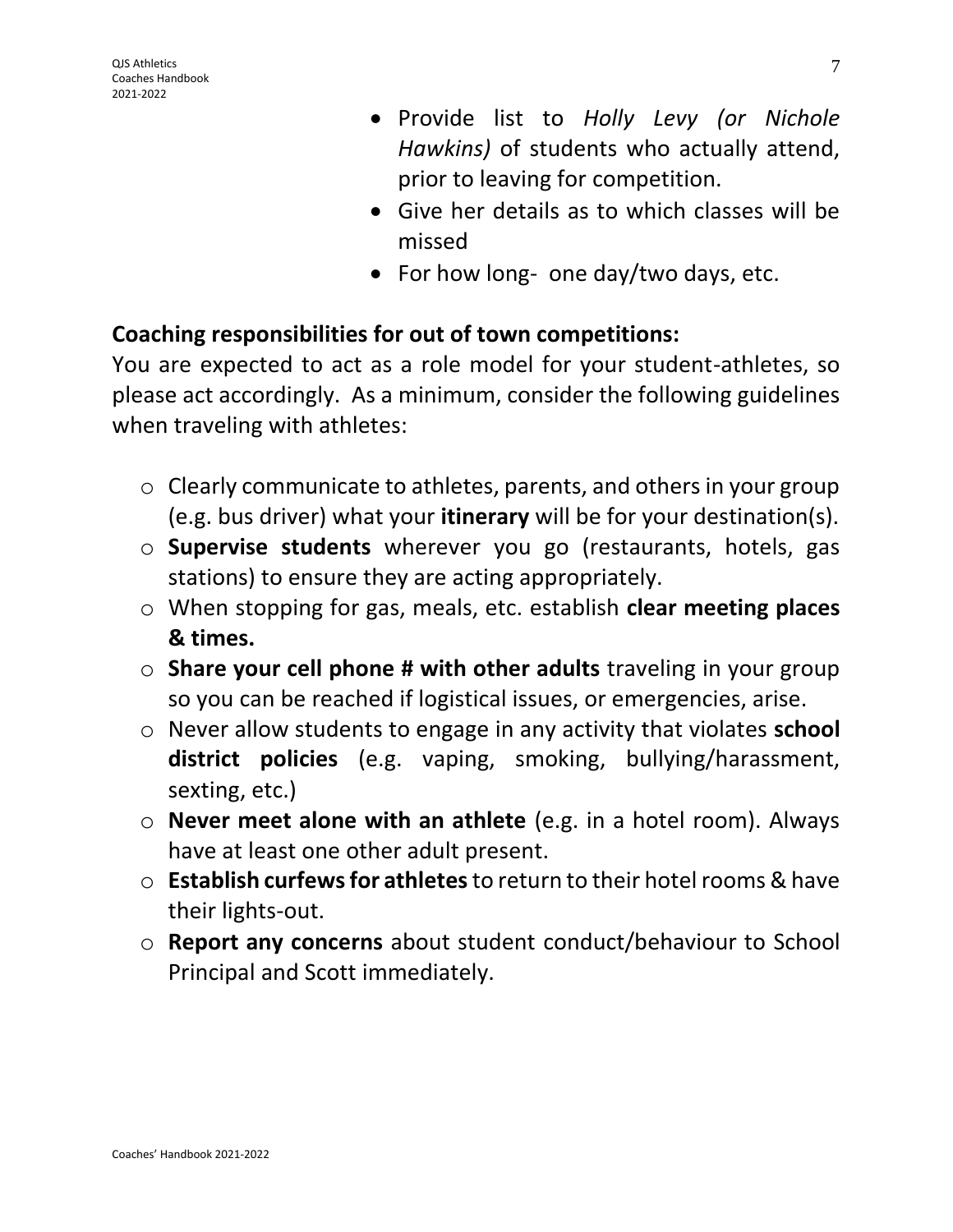#### **QJS TEAMS OVERNIGHT/MULTIPLE DAY COACH/TEACHER SPONSOR(S) PLANNING GUIDELINES & SAMPLE ITINERARY**

#### **You should have the following information submitted to the Athletic Director and School Administration at least 5 days prior to your trip and must receive proof of trip approval. Keep a copy for your records.**

- 1. An Attachment A permission form must be signed by school administration. Please provide a copy for the Athletic Director.
- 2. Attachment E medical forms for each athlete.
- 3. Class absence permission forms must be given to each athlete to have signed before their trip. Coaches/teacher-sponsors should keep a copy of these pages for students' access while on their trip (some students lose these!)
- 4. The name of all athletes participating and the time they must be released from classes on the date of departure must be emailed to the Athletic Director so that he/she can share this information with school staff.
- 5. The names of the chaperones. They must have a Criminal Record Check (CRC) approved by Holly Levy in our office and this must be shared with the Athletic Director and School Administration.
- 6. If it is a mixed team then you must have chaperones for each gender.
- 7. The names of the volunteer drivers (they must have a CRC and all paperwork approved by Holly Levy in our office and this must be shared with the Athletic Director and School Administration).
- 8. An itinerary of what will happen each day (e.g.Thursday, Friday, Saturday), including information such as meal times, departure times from the hotel to your competition, curfew times, team meeting times, etc.
- 9. A list of rules & expectations that must be followed by students.
- 5. Covid Health & Safety plan. (applicable for everyone traveling as part of the trip: coaches, teacher-sponsors, chaperones, volunteer drivers, and/or students). The Jan 21, 2022 QJS Travel Safety Plan is attached (this may be updated at a later date). Please ensure athletes and parents are aware of the key information in this plan.
- 6. Shopping guidelines.
	- $\triangleright$  You should not simply allow the athletes to go shopping together; however, you could tell parents that if they wish to take their own child shopping you will need the parent/guardian's name, contact info., when and where they plan to go, and what time they will return to the hotel/approved meeting place.
	- $\triangleright$  If one of the athletes wants to go with another parent for the purpose of shopping then you would need something in writing from both parents (the one who will be supervising and the one who is allowing their child to go with the other parent, and the same details listed above).
	- $\triangleright$  Chaperones must establish meeting points and times while at the mall. Also make it clear that athletes can not travel to businesses outside the mall.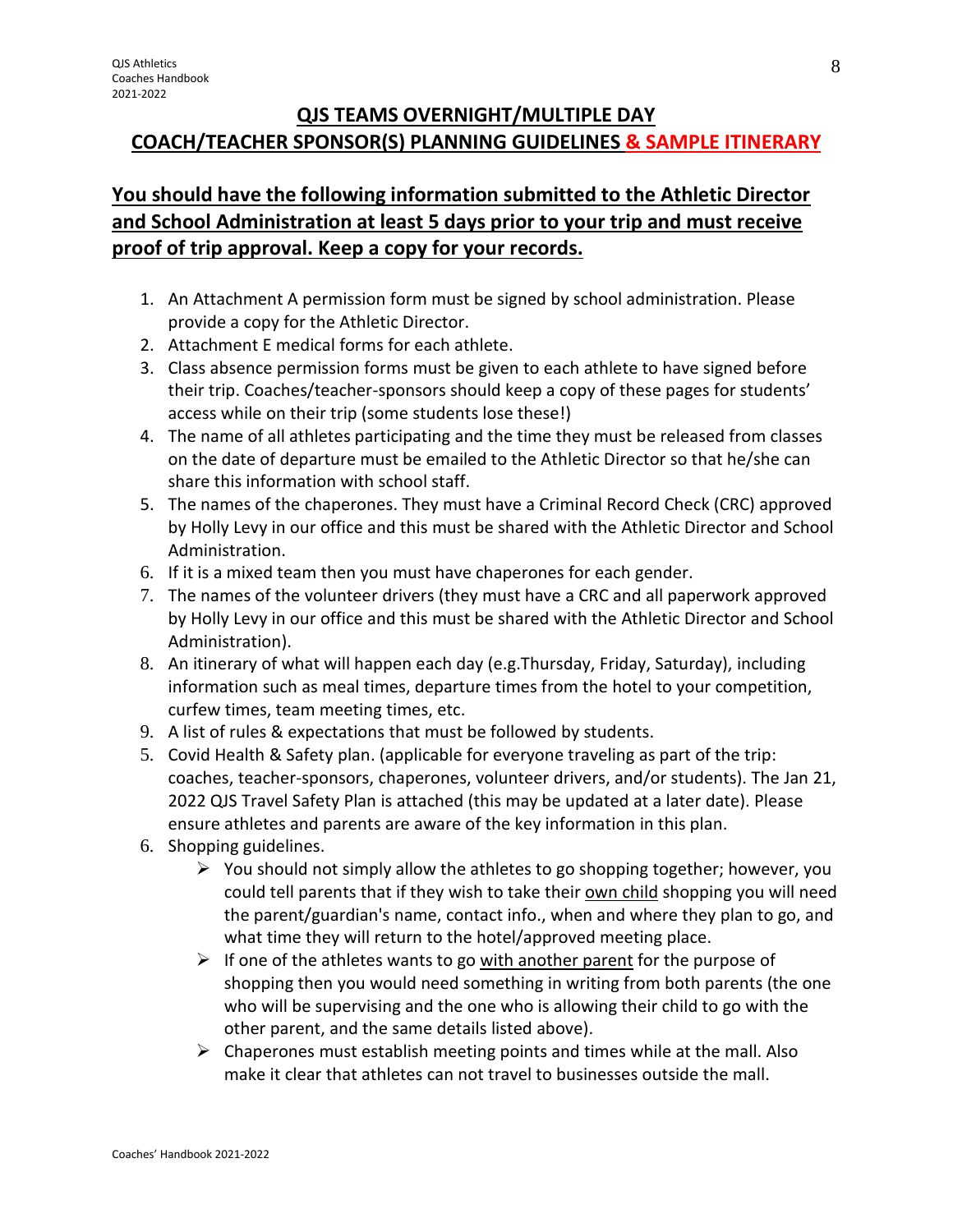- $\triangleright$  At least one athlete within each group of 3 should have the cell # of a coach, teacher-sponsor, or chaperone who will be in the mall.
- 7. The travel cost that must be paid by each parent for their child to travel and likewise, any spending money that may be in addition to this base cost. Offer a receipt to parents, upon request.
- 8. Special venues (e.g. pool., waterpark) If your child wishes to use the (describe name, address, contact # and planned activities of the special venue, e.g. hotel pool) an approved chaperone must be with them (not just in the building but **actively supervising**) and **obtain written parent permission** for their child to participate in activities at this venue before your trip. Provide a copy of all signed permission notes to the Athletic Director and School Administration for approval before your trip. If permission is not obtained the student can NOT participate at this venue.
- 9. Conduct any team meetings in a publicly visible location rather than in any of the athletes' hotel rooms (unless at least one other coach, teacher-sponsor, or chaperone is present).
- 10. **Coaches, teacher-sponsors, chaperones** should NEVER be alone with a student.
- 11. **Cell phone usage.** At your discretion, you can ask athletes to limit cell phone use after the established curfew time.
- 12. Each coach, sponsor-teacher and chaperone should have a **copy of the travel itinerary** and **students' medical information** (in case of emergencies) and share contact information with each other before the trip.

## **Costs Athletes may need to cover:**

o Accommodation:

Usually (4) to a room, - two double beds, sometimes (5)

with the fifth person on a cot (usually an extra cost at the hotel).

- o Registration: split between athletes attending
- o Meals: athletes pay for this on their own
- o Coaches' food & fuel:

Coaches should be reimbursed for such expenses (within reason). See Scott if you need guidelines.

o If a teacher coach needs to miss school, athletes must pick up the cost of the TTOC. Exceptions might be made